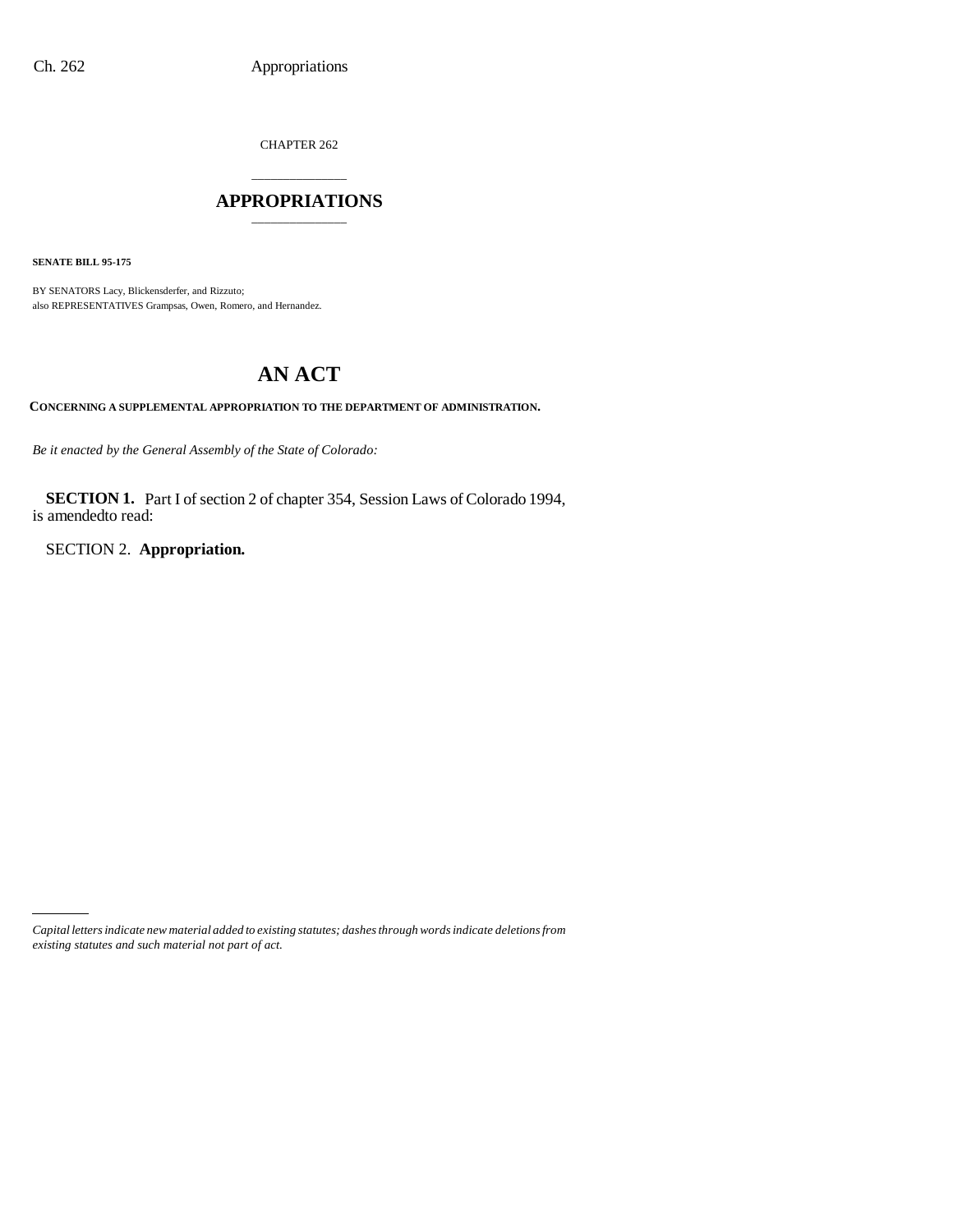| <b>APPROPRIATION FROM</b> |              |                |                 |              |              |                |  |
|---------------------------|--------------|----------------|-----------------|--------------|--------------|----------------|--|
| <b>ITEM &amp;</b>         | <b>TOTAL</b> | <b>GENERAL</b> | <b>GENERAL</b>  | CASH         | CASH         | <b>FEDERAL</b> |  |
| <b>SUBTOTAL</b>           |              | <b>FUND</b>    | <b>FUND</b>     | <b>FUNDS</b> | <b>FUNDS</b> | <b>FUNDS</b>   |  |
|                           |              |                | <b>« EXEMPT</b> |              | e EXEMPT ہ   |                |  |

#### **PART I DEPARTMENT OF ADMINISTRATION**

#### **(1) EXECUTIVE DIRECTOR**

| Personal Services <sup>1</sup> | 1,747,961 |         | $1,747,961$ (T) <sup>a</sup> |
|--------------------------------|-----------|---------|------------------------------|
|                                |           |         | $(32.0$ FTE)                 |
| Group Health and Life          | 1,114,711 | 366,174 | 748,537 $(T)^{b}$            |
| Short-term Disability          | 42,436    | 13,460  | $28,976$ (T) <sup>b</sup>    |
| Salary Survey,                 |           |         |                              |
| Anniversary                    |           |         |                              |
| Increases and Shift            |           |         |                              |
| Differential                   | 813,179   | 259,623 | 553,556 $(T)^b$              |
| Workers' Compensation          | 432,561   | 136,689 | $295,872$ (T) <sup>b</sup>   |
| <b>Operating Expenses</b>      | 123,569   |         | $123,569$ (T) <sup>a</sup>   |
| Legal Services                 | 54,874    | 18,775  | 36,099 $(T)^{b}$             |
| <b>Purchase of Services</b>    |           |         |                              |
| from Computer Center           | 3,233     | 3.233   |                              |
| Payment to Risk                |           |         |                              |
| Management                     |           |         |                              |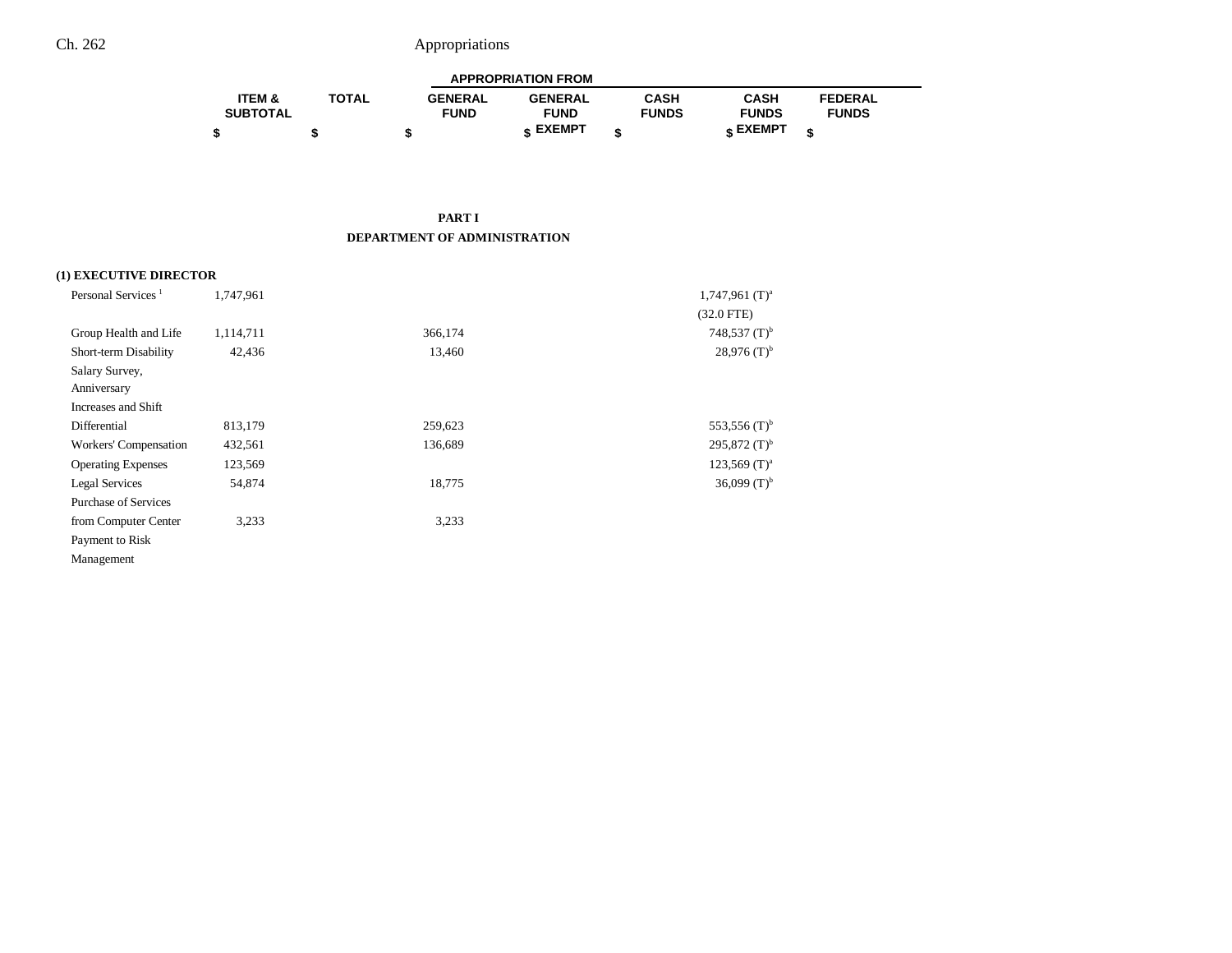| and Property Funds         | 143,730 | 42,910    |                    | $100,820$ (T) <sup>b</sup> |
|----------------------------|---------|-----------|--------------------|----------------------------|
| Vehicle Lease Payments     | 166,172 | 92,884    |                    | 73,288 $(T)^{b}$           |
| <b>Leased Space</b>        | 697,641 | 17,736    | $32,312$ $\degree$ | 647,593 $(T)^d$            |
| <b>Test Facility Lease</b> | 33,493  | 33,493    |                    |                            |
| Capitol Complex Leased     |         |           |                    |                            |
| Space                      | 763,096 | 250,521   | 130,000 e          | $382,575$ (T) <sup>b</sup> |
|                            |         | 343,076   |                    | $290,020$ (T) <sup>b</sup> |
| <b>Employee Incentive</b>  | 5,000   |           |                    | 5,000 $(T)^f$              |
| Program                    |         |           |                    |                            |
| <b>Employment Security</b> |         |           |                    |                            |
| <b>Contract Payment</b>    | 20,000  | 13,000    |                    | $7,000$ (T) <sup>g</sup>   |
| <b>Employees Emeritus</b>  |         |           |                    |                            |
| Retirement                 | 29,000  | 29,000    |                    |                            |
| <b>Convention Center</b>   |         |           |                    |                            |
| Maintenance                | 60,000  |           |                    | $60,000$ h                 |
| Governor's Transition      | 10,000  | 10,000    |                    |                            |
|                            |         | 6,260,656 |                    |                            |

a These amounts shall be from indirect cost recoveries.

<sup>b</sup> These amounts shall be from divisions within the Department.

c This amount shall be from cash payments from Larimer County.

<sup>d</sup> Of this amount, \$208,391 shall be from indirect cost recoveries, \$4,896 shall be from the Department of Public Health and Environment, \$175,076 shall be from the

Department of Labor and Employment, \$3,743 shall be from the Department of Regulatory Agencies, and \$255,487 shall be from divisions within the Department.

e This amount shall be from Capitol parking receipts.

f This amount shall be from savings pursuant to Section 24-30-804.5, C.R.S.

g Of this amount, \$991 shall be from the Department of Administration, \$642 shall be from the Department of Agriculture, \$67 shall be from the Department of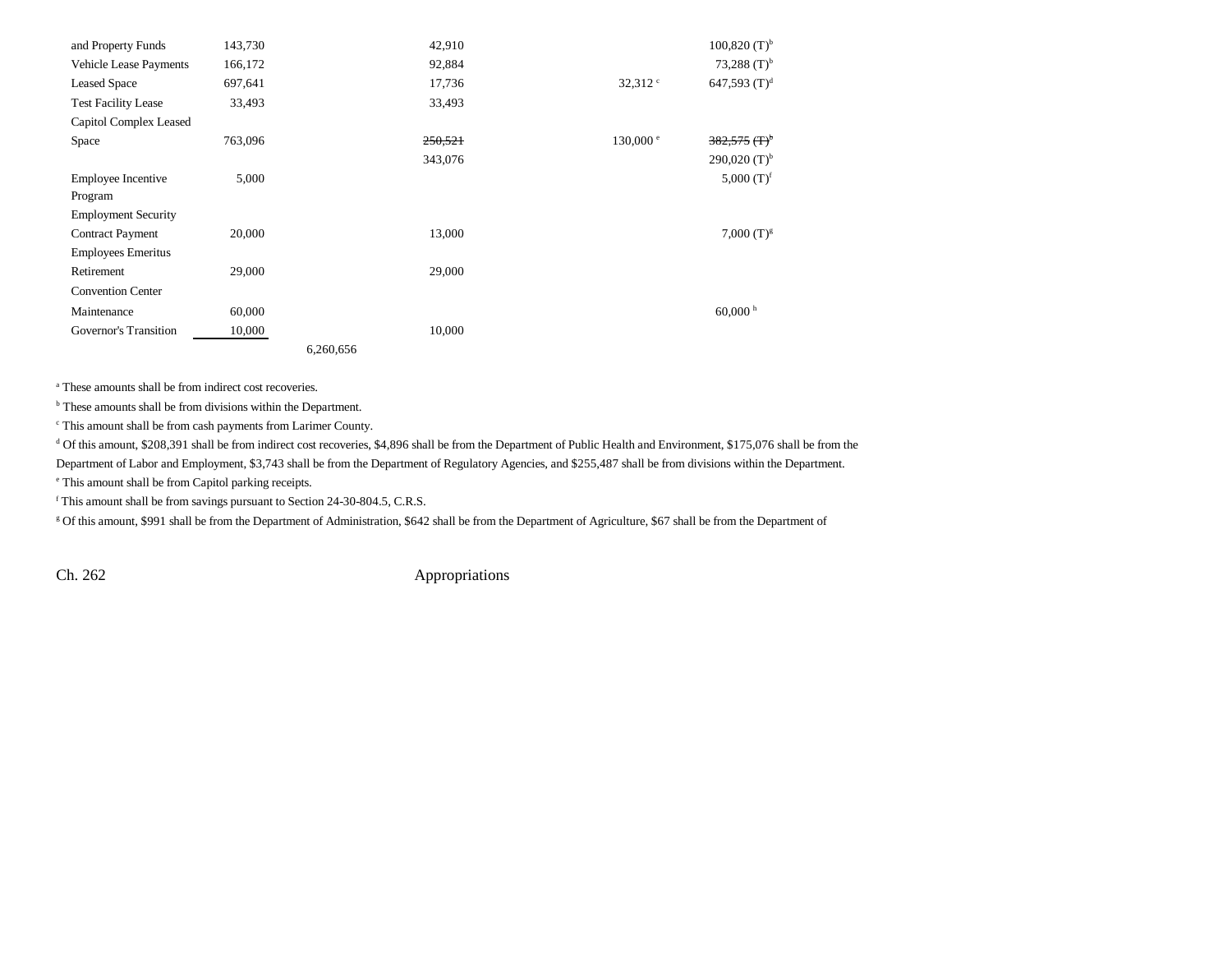|                   |              |                | <b>APPROPRIATION FROM</b> |              |              |                |  |
|-------------------|--------------|----------------|---------------------------|--------------|--------------|----------------|--|
| <b>ITEM &amp;</b> | <b>TOTAL</b> | <b>GENERAL</b> | <b>GENERAL</b>            | <b>CASH</b>  | <b>CASH</b>  | <b>FEDERAL</b> |  |
| <b>SUBTOTAL</b>   |              | <b>FUND</b>    | <b>FUND</b>               | <b>FUNDS</b> | <b>FUNDS</b> | <b>FUNDS</b>   |  |
|                   |              |                | <b>« EXEMPT</b>           |              | е ЕХЕМРТ     |                |  |

Corrections, \$396 shall be from the Department of Public Health and Environment, \$2,463 shall be from the Department of Human Services, \$800 shall be from the Department

of Law, \$70 shall be from the Department of Local Affairs, \$1,320 shall be from the Department of Natural Resources, \$34 shall be from the Department of Public Safety,

\$109 shall be from the Department of Regulatory Agencies, \$95 shall be from the Department of Revenue, and \$13 shall be from the Department of State.

<sup>h</sup> This amount shall be from donations.

#### **(2) INFORMATION MANAGEMENT COMMISSION**

| Personal Services <sup>2</sup> | 278,313     |         |         |
|--------------------------------|-------------|---------|---------|
|                                | $(5.0$ FTE) |         |         |
| <b>Operating Expenses</b>      | 38,875      |         |         |
| <b>Contractual Services</b>    | 149,038     |         |         |
|                                |             | 466,226 | 466.226 |

#### **(3) COLORADO FINANCIAL REPORTING SYSTEM**

| Program Expenses                  | 3,623,118       |           |           |  |
|-----------------------------------|-----------------|-----------|-----------|--|
|                                   | $(28.5$ FTE $)$ |           |           |  |
| Reinvestment Reserve <sup>3</sup> | 97.500          |           |           |  |
|                                   |                 | 3,720,618 | 3,550,718 |  |

 $169,900$ <sup>a</sup>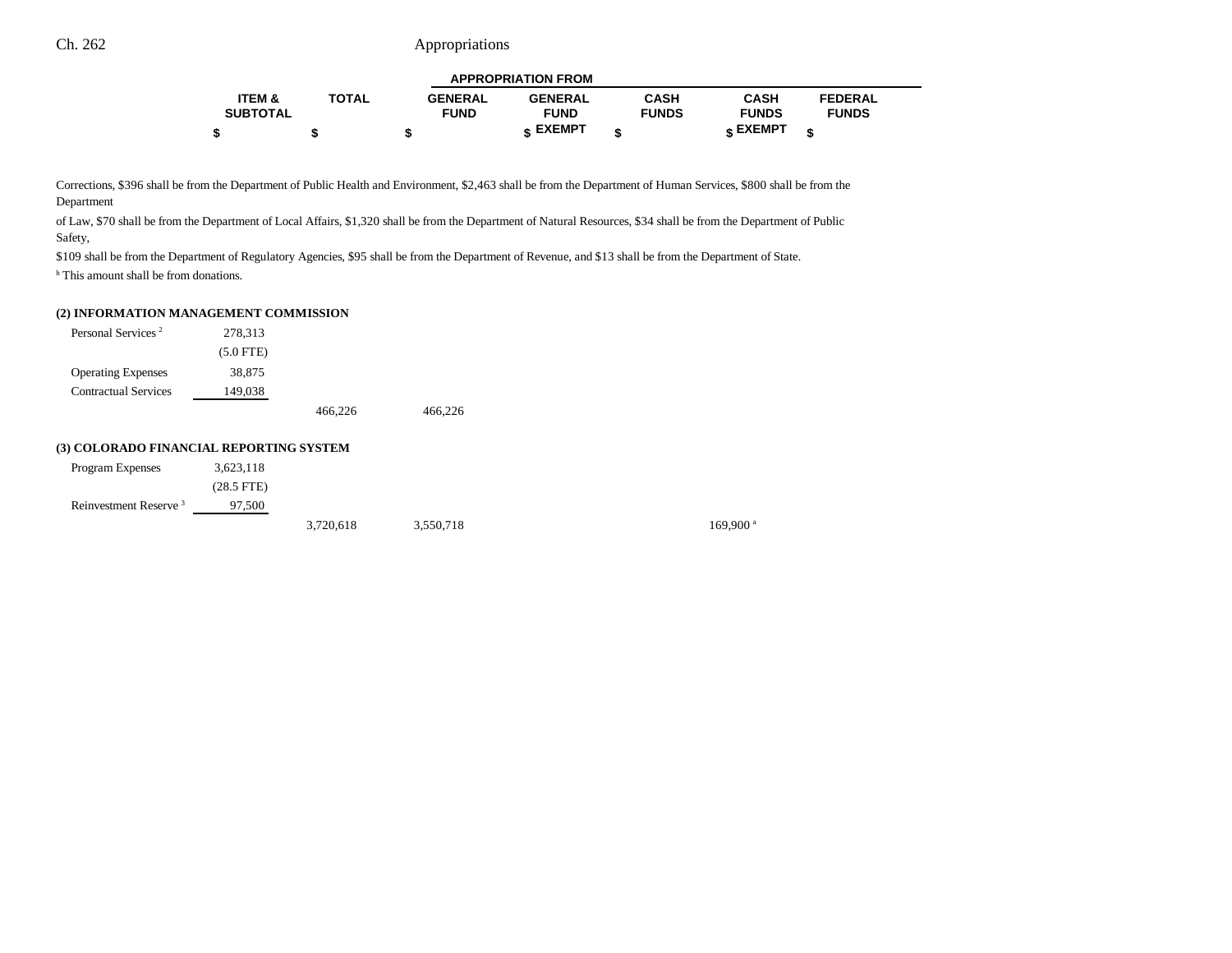<sup>a</sup> Of this amount, \$97,500 shall be from savings identified within the Division at the end of fiscal year 1993-94, and \$72,400(T) shall be from fees from state agencies.

### **(4) CENTRAL**

#### **SERVICES**

#### **(A) Administration Section**

| <b>Personal Services</b>        | 500,653      |
|---------------------------------|--------------|
|                                 | $(11.3$ FTE) |
| <b>Operating Expenses</b>       | 129.488      |
| <b>Purchase of Services</b>     |              |
| from Computer Center            | 32,685       |
| <b>Indirect Cost Assessment</b> | 696,508      |
|                                 | 1,359,334    |

a This amount shall be from user fees.

<sup>b</sup> This amount shall be from various sections of the Division of Central Services.

#### **(B) Print Shop and Graphics**

| <b>Personal Services</b>  | 855,166         |                      |
|---------------------------|-----------------|----------------------|
|                           | 890,558         |                      |
|                           | $(28.1$ FTE $)$ |                      |
| <b>Operating Expenses</b> | 633,266         |                      |
|                           | 716,141         |                      |
|                           | 1,488,432       | $1,970$ <sup>a</sup> |
|                           | 1,606,699       |                      |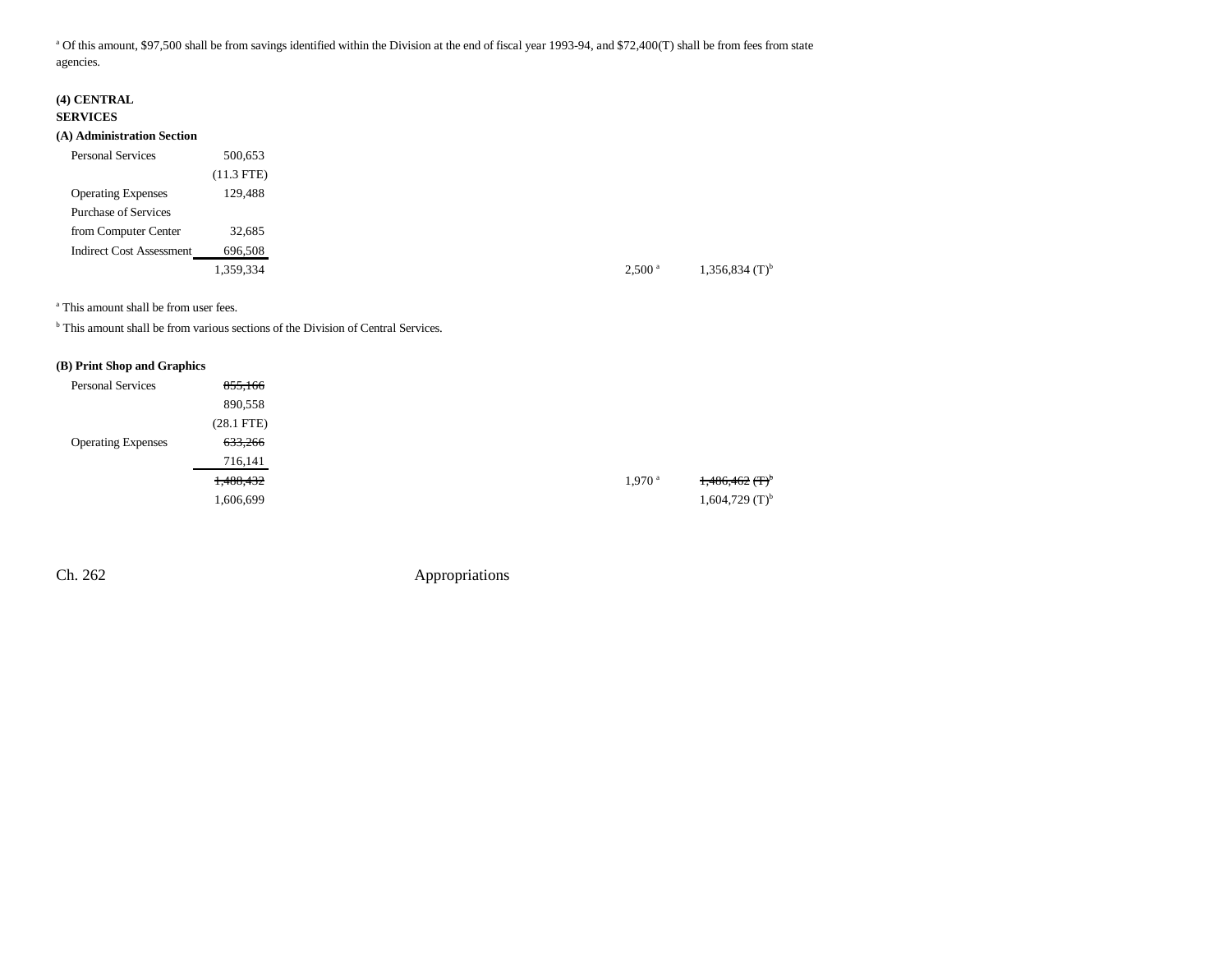| <b>APPROPRIATION FROM</b> |              |                |                 |              |              |                |
|---------------------------|--------------|----------------|-----------------|--------------|--------------|----------------|
| ITEM &                    | <b>TOTAL</b> | <b>GENERAL</b> | <b>GENERAL</b>  | CASH         | <b>CASH</b>  | <b>FEDERAL</b> |
| <b>SUBTOTAL</b>           |              | <b>FUND</b>    | <b>FUND</b>     | <b>FUNDS</b> | <b>FUNDS</b> | <b>FUNDS</b>   |
|                           |              |                | <b>« EXEMPT</b> |              | e EXEMPT ہ   |                |

<sup>a</sup> This amount shall be from user fees.

 $^{\rm b}$  This amount shall be from user fees from state agencies.

### **(C) Copiers**

| <b>Personal Services</b>  | 76.107      |
|---------------------------|-------------|
|                           | $(2.0$ FTE) |
| <b>Operating Expenses</b> | 662,855     |
|                           | 738,962     |

<sup>a</sup> This amount shall be from user fees from state agencies.

### **(D) Microfilm**

| <b>Personal Services</b>  | 359,254      |                      |
|---------------------------|--------------|----------------------|
|                           | 300,727      |                      |
|                           | $(14.0$ FTE) |                      |
| <b>Operating Expenses</b> | 219,647      |                      |
|                           | 578,901      | $7,675$ <sup>a</sup> |
|                           | 520,374      |                      |

a This amount shall be from user fees.

 $^{\rm b}$  This amount shall be from user fees from state agencies.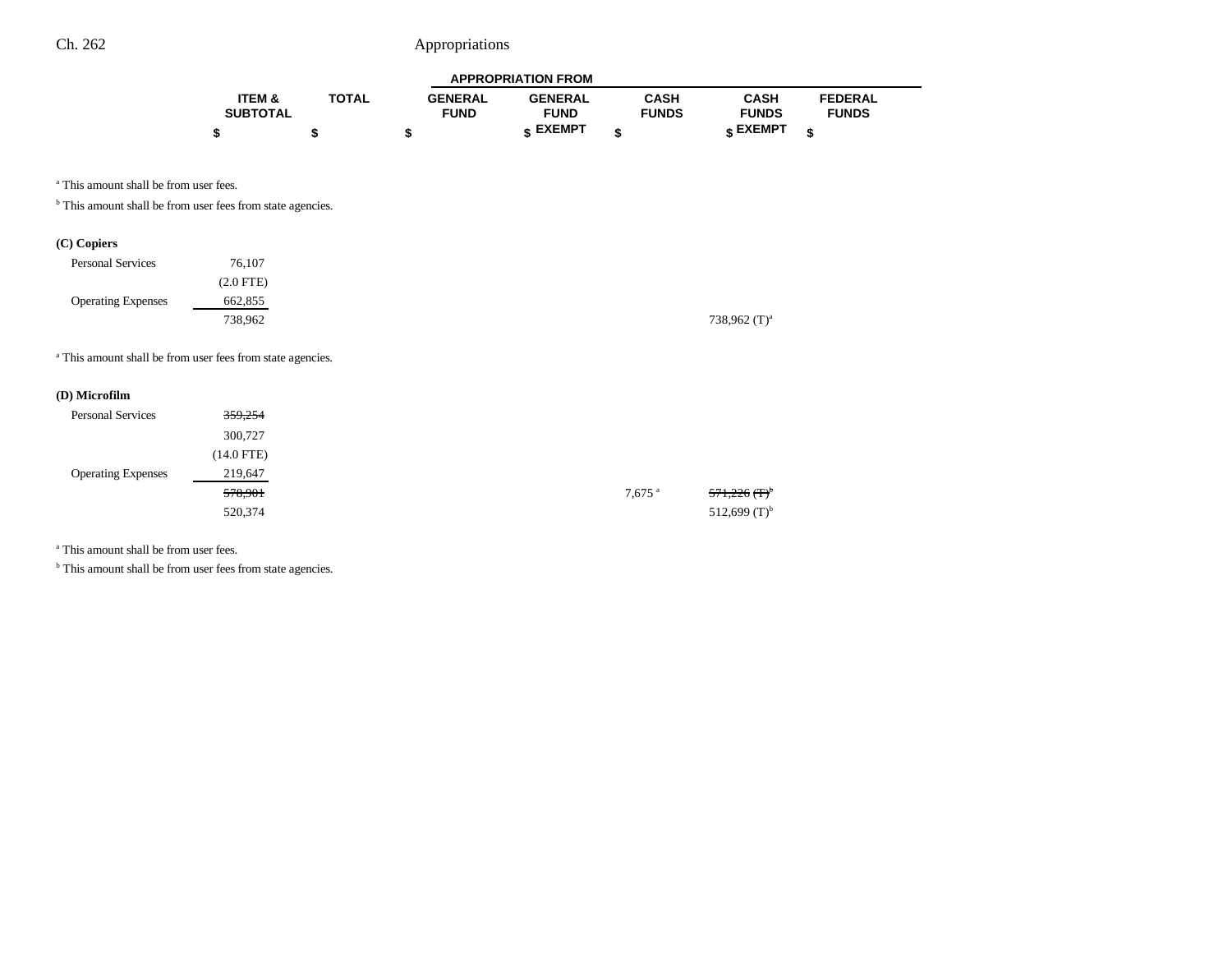| (E) Quick Copy Center     |                |                  |  |
|---------------------------|----------------|------------------|--|
| <b>Personal Services</b>  | 166,340        |                  |  |
|                           | $(7.0$ FTE $)$ |                  |  |
| <b>Operating Expenses</b> | 418,268        |                  |  |
|                           | 454,991        |                  |  |
| <b>REPLACE COPIER</b>     | 48,268         |                  |  |
|                           | 584,608        | 919 <sup>a</sup> |  |
|                           | 669,599        |                  |  |

<sup>a</sup> This amount shall be from user fees.

<sup>b</sup> This amount shall be from user fees from state agencies.

### **(F) Motor Pool/Garage/Fleet Management**

| (1) Fleet Management |            |                     |                              |
|----------------------|------------|---------------------|------------------------------|
| Program Expense      | 8,249,526  | 78.658 <sup>a</sup> | $8,170,868$ (T) <sup>b</sup> |
|                      | 8.637.326  |                     | $8,558,668$ (T) <sup>b</sup> |
|                      | '11.2 FTE) |                     |                              |

a This amount shall be from user fees.

 $<sup>b</sup>$  This amount shall be from user fees from state agencies.</sup>

| (2) Vehicle Replacement |
|-------------------------|
|                         |

| Administration | 518.138     |
|----------------|-------------|
|                | $(7.3$ FTE) |

Vehicle Lease Purchase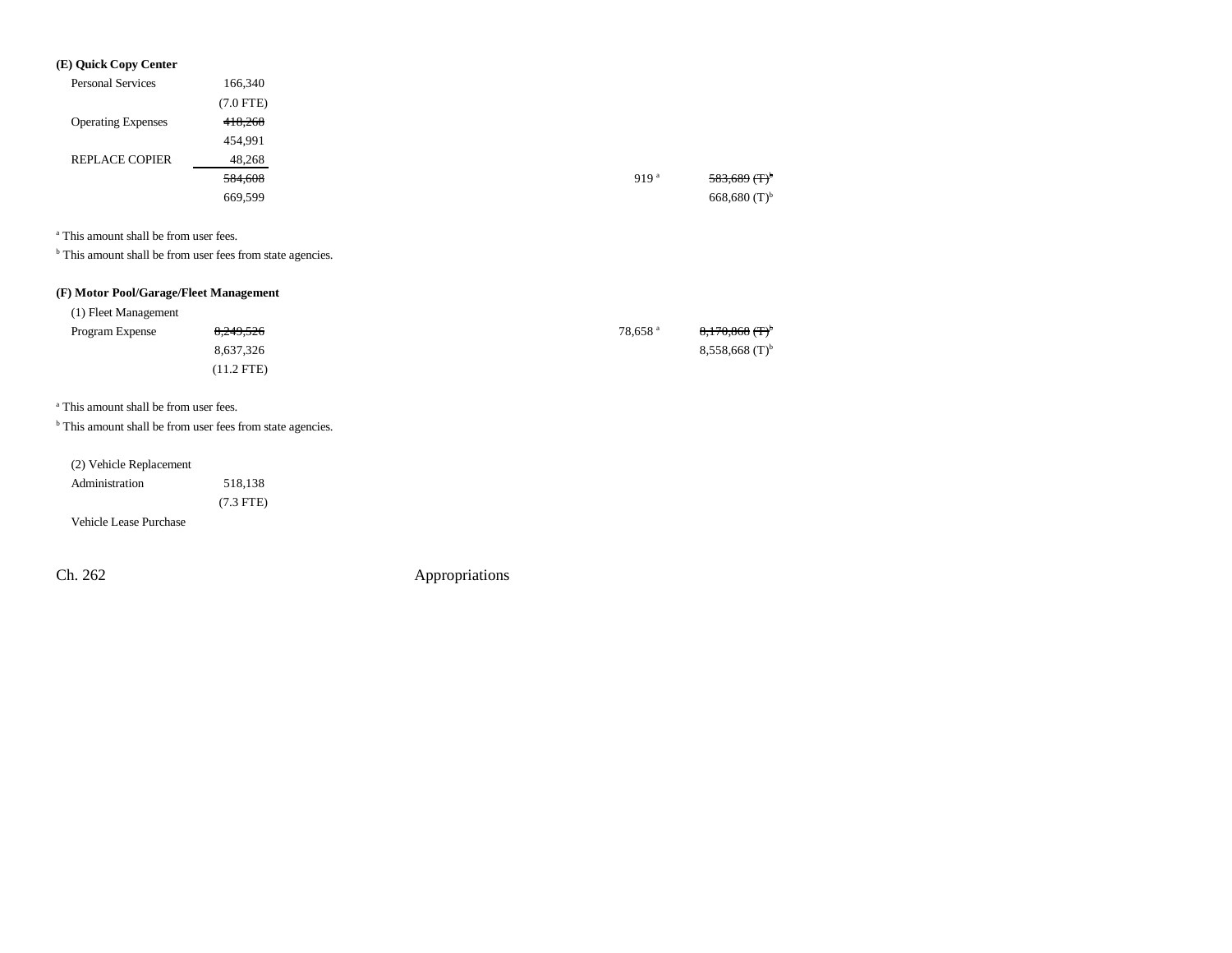|                                                                       | <b>APPROPRIATION FROM</b> |              |                               |                               |                             |                                  |                                |
|-----------------------------------------------------------------------|---------------------------|--------------|-------------------------------|-------------------------------|-----------------------------|----------------------------------|--------------------------------|
|                                                                       | ITEM &<br><b>SUBTOTAL</b> | <b>TOTAL</b> | <b>GENERAL</b><br><b>FUND</b> | <b>GENERAL</b><br><b>FUND</b> | <b>CASH</b><br><b>FUNDS</b> | <b>CASH</b><br><b>FUNDS</b>      | <b>FEDERAL</b><br><b>FUNDS</b> |
|                                                                       | \$                        | \$           | \$                            | $$$ EXEMPT                    | \$                          | $\boldsymbol{\mathsf{s}}$ EXEMPT | \$                             |
| Expense                                                               | 2,717,881                 |              |                               |                               |                             |                                  |                                |
| Treasury Loan Payback                                                 | 4,273,795                 |              |                               |                               |                             |                                  |                                |
|                                                                       | 3,885,995                 |              |                               |                               |                             |                                  |                                |
|                                                                       | 7,509,814                 |              |                               |                               |                             | $7,509,814$ (T) <sup>a</sup>     |                                |
|                                                                       | 7,122,014                 |              |                               |                               |                             | $7,122,014$ (T) <sup>a</sup>     |                                |
| <sup>a</sup> This amount shall be from user fees from state agencies. |                           |              |                               |                               |                             |                                  |                                |
| (G) Mail Services                                                     |                           |              |                               |                               |                             |                                  |                                |

| <b>Personal Services</b>  | 761,330      |                        |
|---------------------------|--------------|------------------------|
|                           | $(34.4$ FTE) |                        |
| <b>Operating Expenses</b> | 4,472,975    |                        |
|                           | 5,234,305    | 1,330,589 <sup>a</sup> |

a This amount shall be from user fees.

<sup>b</sup> This amount shall be from user fees from state agencies.

### **(H) North Campus Operations**

| <b>Personal Services</b>  | 66.415      |
|---------------------------|-------------|
|                           | $(2.0$ FTE) |
| <b>Operating Expenses</b> | 16,099      |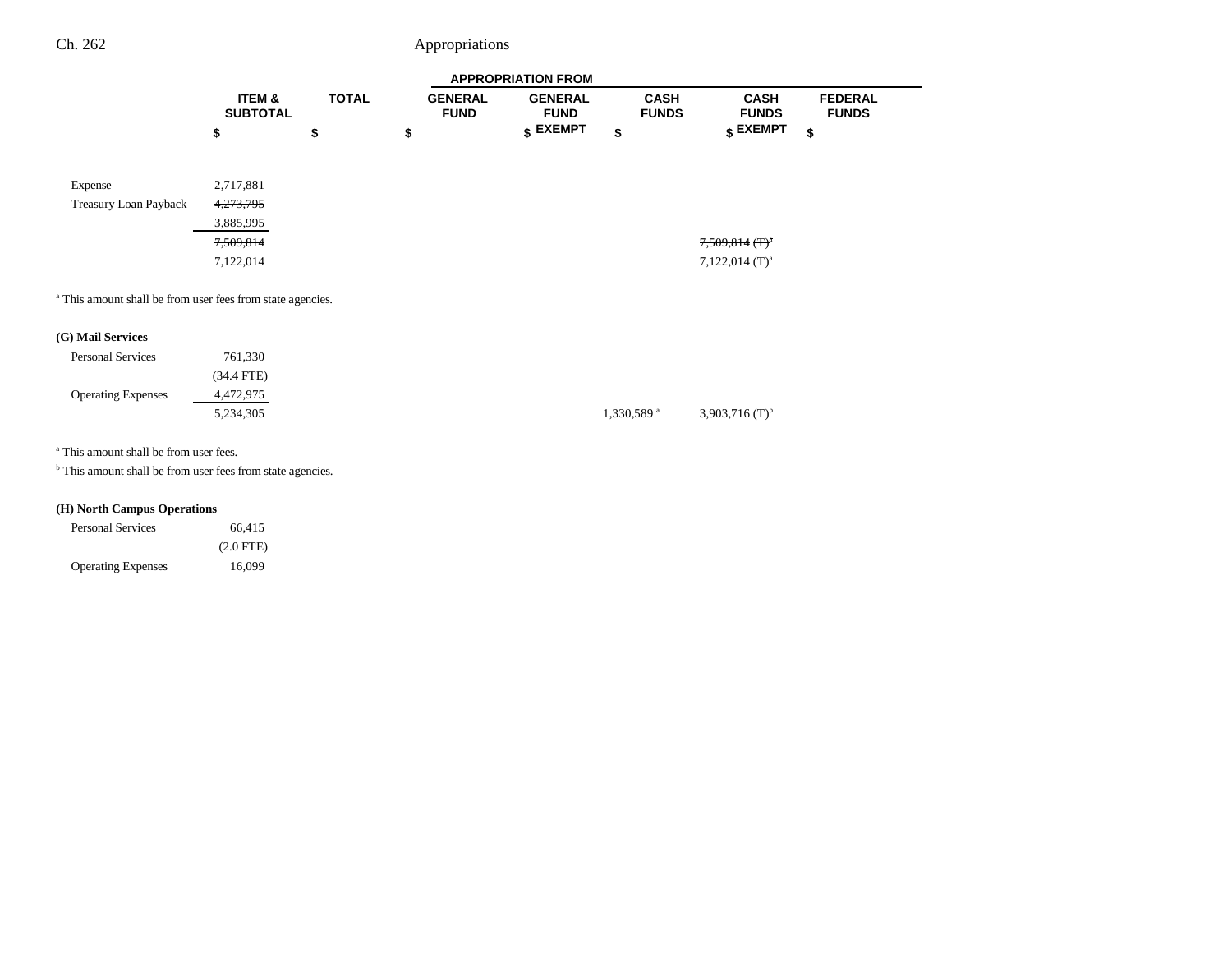| Utilities |  |  |
|-----------|--|--|
|           |  |  |
|           |  |  |
|           |  |  |

51,752

134,266 (T)<sup>a</sup> 134,266 (T)<sup>a</sup>

a This amount shall be from user fees from state agencies.

#### **(I) Central Collections**

| <b>Personal Services</b>    | 542,584      |
|-----------------------------|--------------|
|                             | 565,719      |
|                             | $(19.0$ FTE) |
| <b>Operating Expenses</b>   | 254,704      |
| Collection of Debts Due     |              |
| to the State                | 36,398       |
|                             | 42,479       |
| <b>Purchase of Services</b> |              |
| from Computer Center        | 37,619       |
|                             | 871,305      |
|                             | 900,521      |

<sup>a</sup> This amount shall be from collection receipts.

26,749,453

26,923,400

### **(5) DIVISION OF ACCOUNTS AND CONTROL**

Personal Services 1,696,044

(34.0 FTE)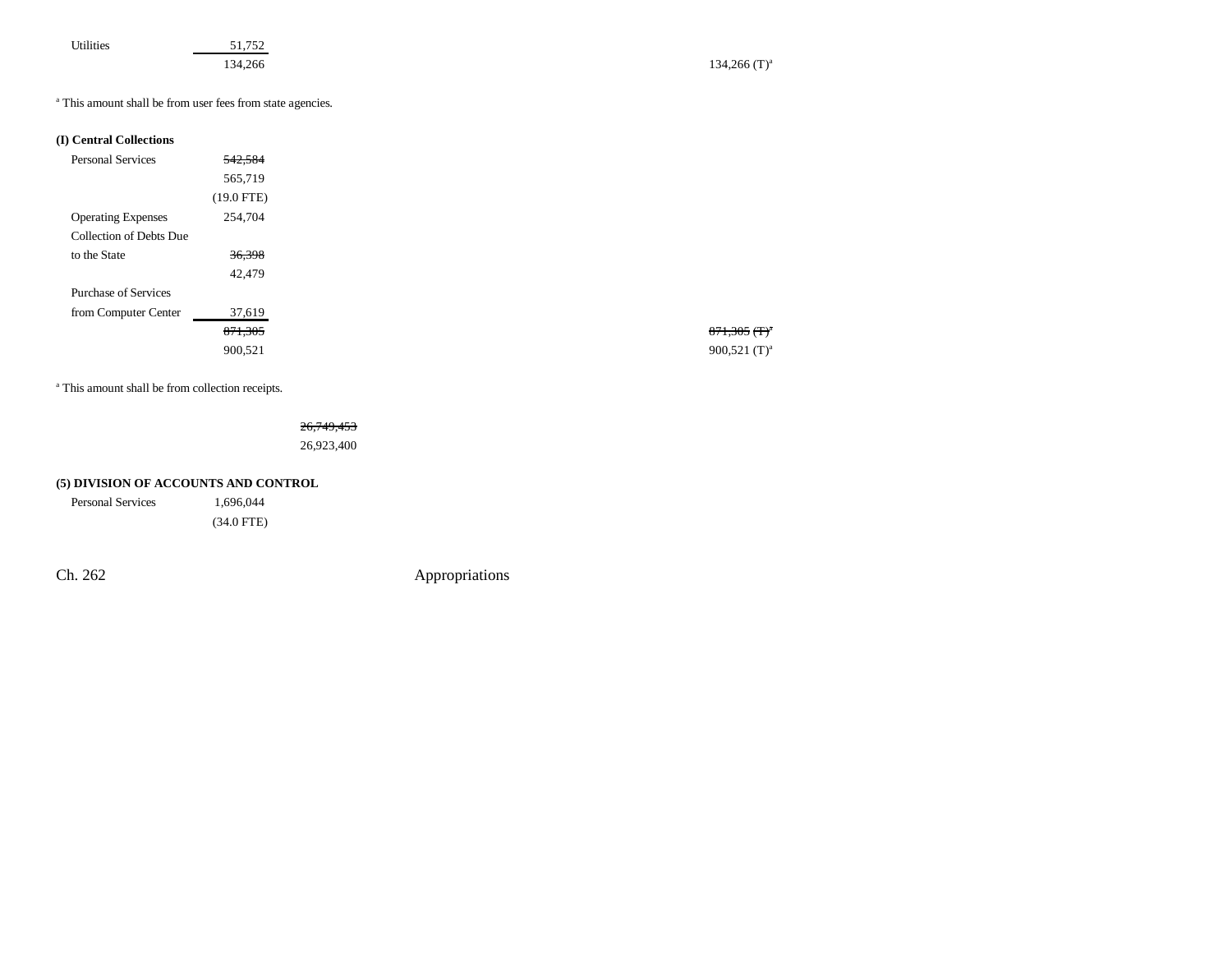|                                                          | <b>APPROPRIATION FROM</b>            |              |                               |                                  |                             |                                  |                                |
|----------------------------------------------------------|--------------------------------------|--------------|-------------------------------|----------------------------------|-----------------------------|----------------------------------|--------------------------------|
|                                                          | <b>ITEM &amp;</b><br><b>SUBTOTAL</b> | <b>TOTAL</b> | <b>GENERAL</b><br><b>FUND</b> | <b>GENERAL</b><br><b>FUND</b>    | <b>CASH</b><br><b>FUNDS</b> | <b>CASH</b><br><b>FUNDS</b>      | <b>FEDERAL</b><br><b>FUNDS</b> |
|                                                          | \$                                   | \$           | \$                            | $\boldsymbol{\mathsf{s}}$ EXEMPT | \$                          | $\boldsymbol{\mathsf{s}}$ EXEMPT | \$                             |
| <b>Operating Expenses</b><br><b>Purchase of Services</b> | 124,202                              |              |                               |                                  |                             |                                  |                                |
| from Computer Center                                     | 273,633                              |              |                               |                                  |                             |                                  |                                |
|                                                          |                                      | 2,093,879    |                               |                                  |                             | $2,093,879$ (T) <sup>a</sup>     |                                |
|                                                          |                                      |              | 1,914                         |                                  |                             | $2,091,965$ (T) <sup>a</sup>     |                                |

<sup>a</sup> Of this amount, \$666,548 shall be from statewide indirect cost recoveries of the Department of Labor and Employment, \$1,299,761 shall be from statewide indirect cost

recoveries of the Department of Transportation, and \$127,570 \$125,656 shall be from statewide indirect cost recoveries of the Department of State.

#### **(6) GENERAL GOVERNMENT COMPUTER CENTER**

| <b>Personal Services</b>   | 4.674.159            |  |
|----------------------------|----------------------|--|
|                            | $(136.0$ FTE)        |  |
| <b>Operating Expenses</b>  | <del>4.383.839</del> |  |
|                            | 4.398.839            |  |
| Utilities                  | 10,418               |  |
| Rental, Lease, or Lease/   |                      |  |
| Purchase of Central        |                      |  |
| Processing Unit            | 1.890.716            |  |
| <b>Subsystem Operating</b> |                      |  |
| Expenses                   | 1.446.451            |  |
|                            |                      |  |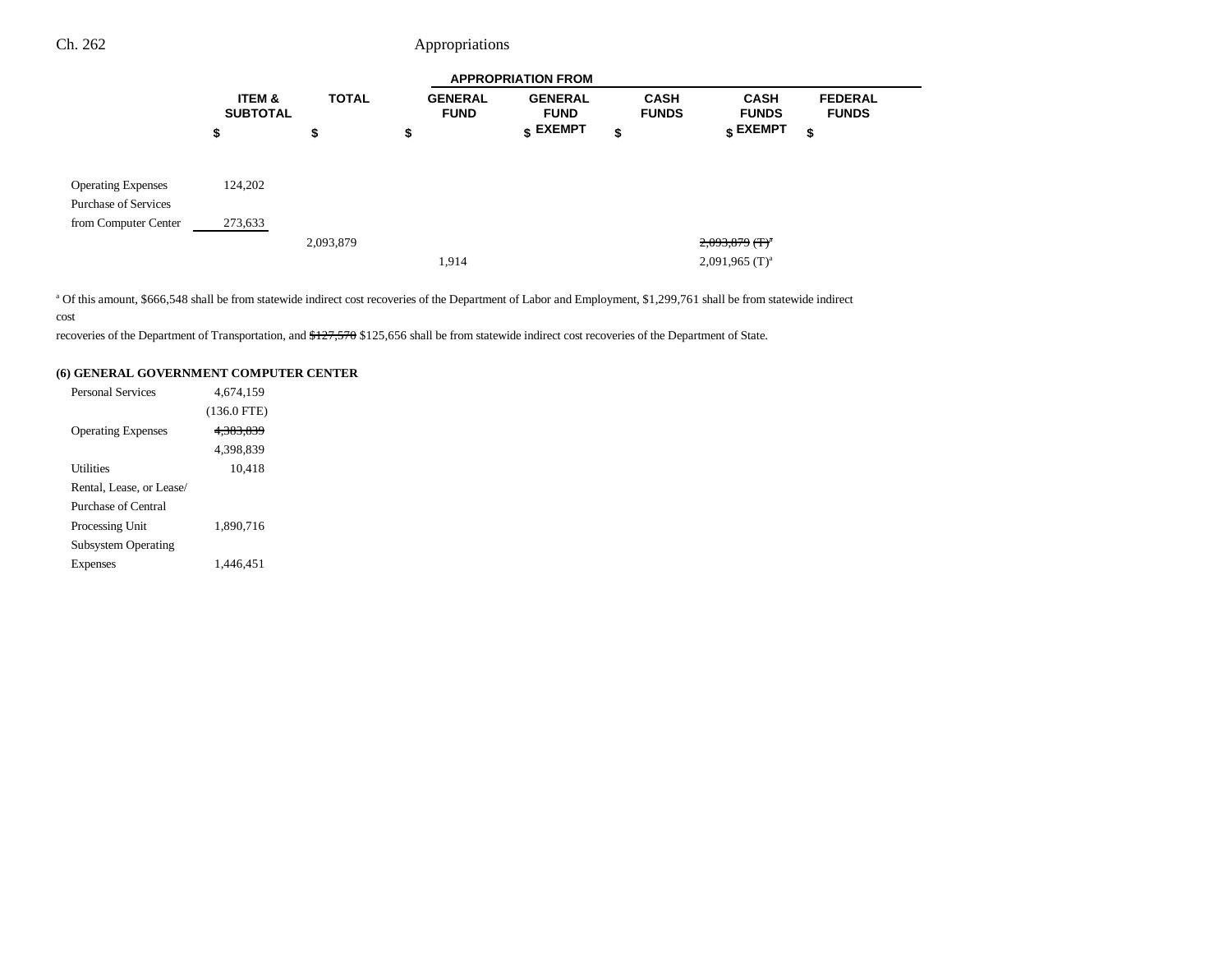|  | <b>Indirect Cost Assessment</b> | 862,305 |
|--|---------------------------------|---------|
|  |                                 |         |

| 13,267,888 | $28.061$ <sup>a</sup> | 13,239,827 (T) <sup>b</sup>   |
|------------|-----------------------|-------------------------------|
| 13.282.888 |                       | $13,254,827$ (T) <sup>b</sup> |

<sup>a</sup> This amount shall be from various local governments.

<sup>b</sup> This amount shall be from user fees from state agencies.

#### **(7) STATE ARCHIVES AND PUBLIC RECORDS DIVISION**

| <b>Personal Services</b>  | 448,368      | 335,749 | $107,090$ <sup>a</sup> | 5,529 $(T)^{b}$ |
|---------------------------|--------------|---------|------------------------|-----------------|
|                           | $(11.0$ FTE) |         |                        |                 |
| <b>Operating Expenses</b> | 31,396       | 31,396  |                        |                 |
| Microfilming of           |              |         |                        |                 |
| <b>Permanent Records</b>  | 9,372        | 9,372   |                        |                 |
|                           |              | 489,136 |                        |                 |

a These amounts shall be from user fees.

**b** These amounts shall be from user fees from state agencies.

# **(8) CAPITOL**

#### **COMPLEX**

### **(A) Housekeeping, Grounds, and Physical Plant**

| Personal Services               | 2.029.659    |
|---------------------------------|--------------|
|                                 | $(66.8$ FTE) |
| Operating Expenses <sup>4</sup> | 529,057      |
| Utilities <sup>5</sup>          | 1.795.567    |
| Custodial and Security          |              |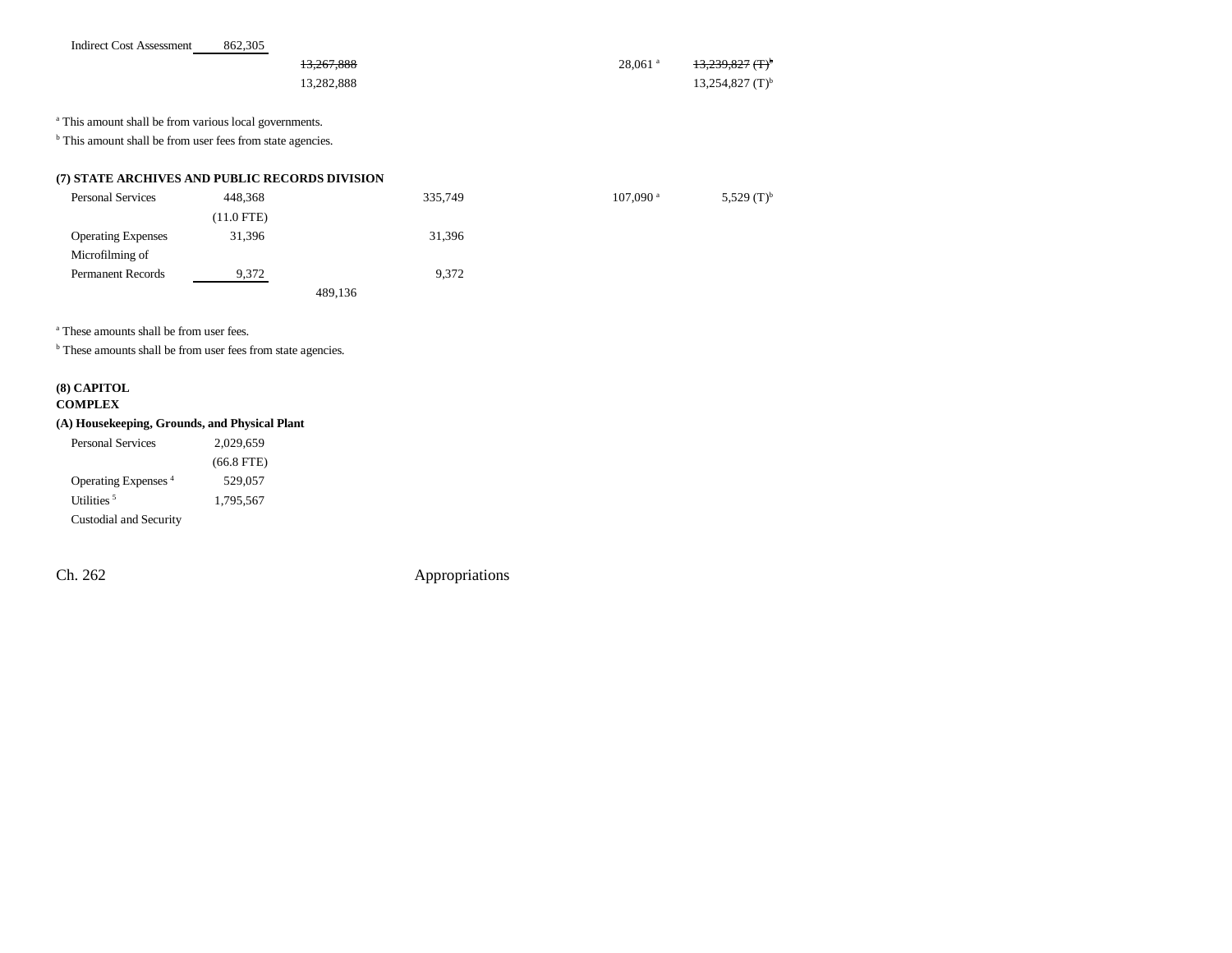|                                 | <b>APPROPRIATION FROM</b> |              |                               |                                  |                             |                             |                                |
|---------------------------------|---------------------------|--------------|-------------------------------|----------------------------------|-----------------------------|-----------------------------|--------------------------------|
|                                 | ITEM &<br><b>SUBTOTAL</b> | <b>TOTAL</b> | <b>GENERAL</b><br><b>FUND</b> | <b>GENERAL</b><br><b>FUND</b>    | <b>CASH</b><br><b>FUNDS</b> | <b>CASH</b><br><b>FUNDS</b> | <b>FEDERAL</b><br><b>FUNDS</b> |
|                                 | \$                        | \$           | \$                            | $\boldsymbol{\mathsf{s}}$ EXEMPT | \$                          | $_{\textbf{\$} }$ EXEMPT    | \$                             |
| Contracts                       | 558,445                   |              |                               |                                  |                             |                             |                                |
| Tree Care                       | 15,000                    |              |                               |                                  |                             |                             |                                |
| <b>Indirect Cost Assessment</b> | 266,924                   |              |                               |                                  |                             |                             |                                |
|                                 | 5,194,652                 |              |                               |                                  |                             | 5,194,652 $(T)^a$           |                                |
|                                 |                           |              |                               |                                  |                             |                             |                                |
|                                 |                           |              |                               |                                  |                             |                             |                                |

<sup>a</sup> This amount shall be from lease payments by the state agency occupants of the Capitol Complex.

| (B) State Services Building in Grand Junction |             |
|-----------------------------------------------|-------------|
| <b>Personal Services</b>                      | 109.128     |
|                                               | $(1.0$ FTE) |
| <b>Operating Expenses</b>                     | 28,046      |
| <b>Utilities</b>                              | 47.496      |
| <b>Indirect Cost Assessment</b>               | 3,982       |
|                                               | 188,652     |

a This amount shall be from lease payments by the occupants of the Grand Junction State Office Building.

<sup>b</sup> This amount shall be from lease payments by the state agency occupants of the Grand Junction State Office Building.

5,383,304

**(9) DIVISION OF PURCHASING AND STATE BUILDINGS**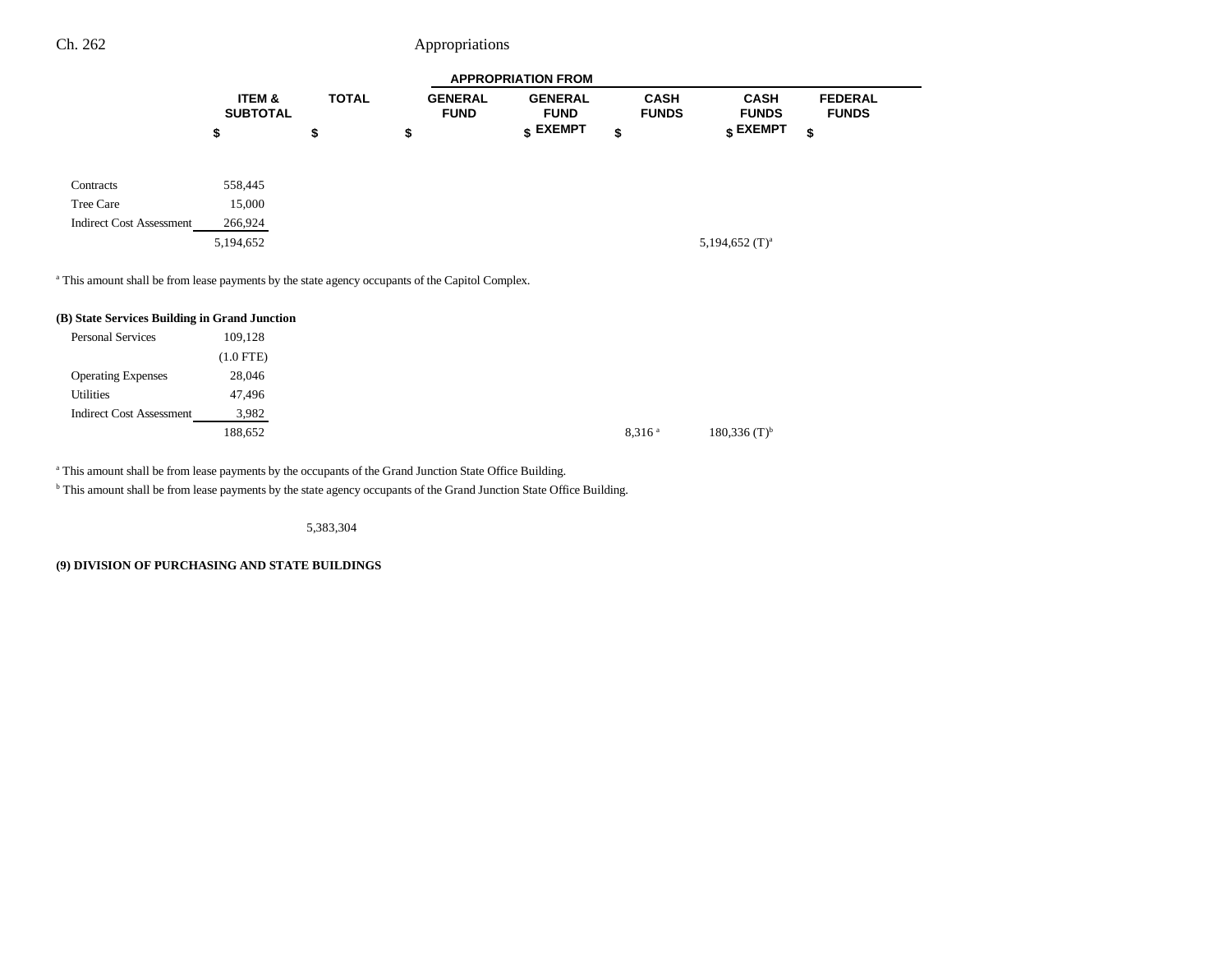| Personal Services             | 718,002      |           |           |                      |                        |
|-------------------------------|--------------|-----------|-----------|----------------------|------------------------|
|                               | $(16.0$ FTE) |           |           |                      |                        |
| <b>Operating Expenses</b>     | 35,914       |           |           |                      |                        |
| Purchase of Services from     |              |           |           |                      |                        |
| <b>Computer Center</b>        | 1,841        |           |           |                      |                        |
| Coordination of Capital       |              |           |           |                      |                        |
| Construction and              |              |           |           |                      |                        |
| <b>Controlled Maintenance</b> |              |           |           |                      |                        |
| Requests                      | 187,233      |           |           |                      |                        |
|                               | $(3.0$ FTE)  |           |           |                      |                        |
| Coordination and Review of    |              |           |           |                      |                        |
| <b>State Building Leases</b>  | 84,265       |           |           |                      |                        |
|                               | $(2.0$ FTE)  |           |           |                      |                        |
| <b>Supplier Database</b>      | 380,000      |           |           |                      |                        |
|                               |              | 1,407,255 | 1,010,061 | 380,000 <sup>a</sup> | $17,194$ $($ T $)^{0}$ |
|                               |              |           | 1,027,255 |                      |                        |

a This amount shall be from user fees.

\* This amount shall be from statewide indirect cost recoveries of the Department of State.

### **(10) DIVISION OF TELECOMMUNICATIONS**

#### **(A) Administration**

| Personal Services <sup>6</sup> | 504.482      |         |
|--------------------------------|--------------|---------|
|                                | $(11.0$ FTE) |         |
| <b>Operating Expenses</b>      | 32,924       |         |
|                                | 537,406      | 537,406 |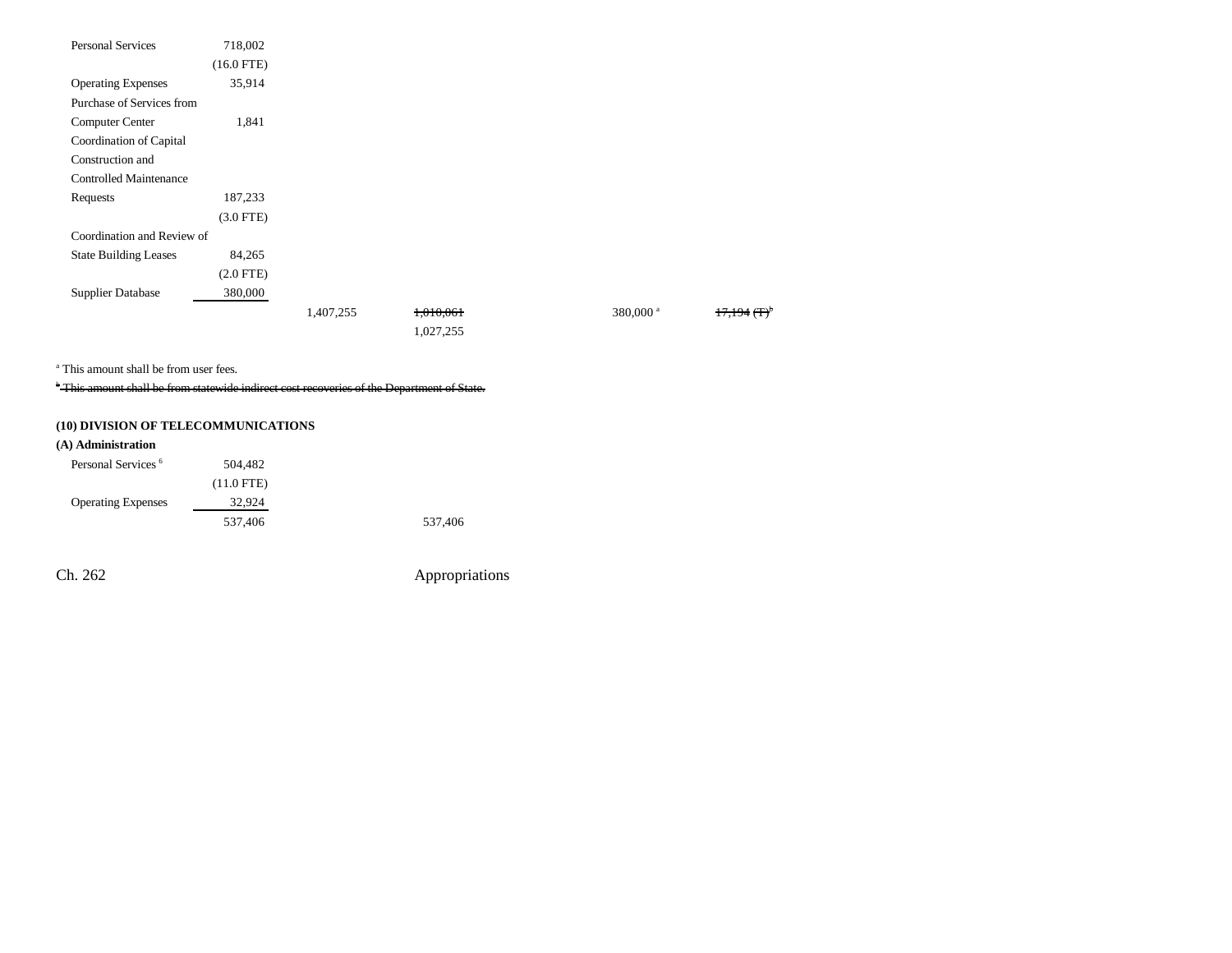|                   |              |                | <b>APPROPRIATION FROM</b> |              |                 |                |  |
|-------------------|--------------|----------------|---------------------------|--------------|-----------------|----------------|--|
| <b>ITEM &amp;</b> | <b>TOTAL</b> | <b>GENERAL</b> | <b>GENERAL</b>            | CASH         | <b>CASH</b>     | <b>FEDERAL</b> |  |
| <b>SUBTOTAL</b>   |              | <b>FUND</b>    | <b>FUND</b>               | <b>FUNDS</b> | <b>FUNDS</b>    | <b>FUNDS</b>   |  |
|                   |              |                | <b>« EXEMPT</b>           |              | <b>c</b> EXEMPT |                |  |

### **(B) Maintenance**

| Personal Services <sup>6</sup> | 1,946,794 | 1,946,794    |                        |                |
|--------------------------------|-----------|--------------|------------------------|----------------|
|                                |           | $(39.0$ FTE) |                        |                |
| <b>Operating Expenses</b>      | 152,272   | 152,272      |                        |                |
| <b>Utilities</b>               | 77,670    | 77,670       |                        |                |
| <b>Local Systems</b>           | 157,548   |              | $119,816$ <sup>a</sup> | 37,732 $(T)^b$ |
| Development                    |           |              |                        |                |
|                                | 2,334,284 |              |                        |                |

a This amount shall be from user fees.

**b** This amount shall be from user fees from state agencies.

#### **(C) Network Programs**

| <b>Personal Services</b>  | 330,067     |
|---------------------------|-------------|
|                           | $(8.0$ FTE) |
| <b>Operating Expenses</b> | 6,364       |
| Purchase of Services      |             |
| from Computer Center      | 21,870      |
| Capitol Complex Telephone |             |
| and Communications        |             |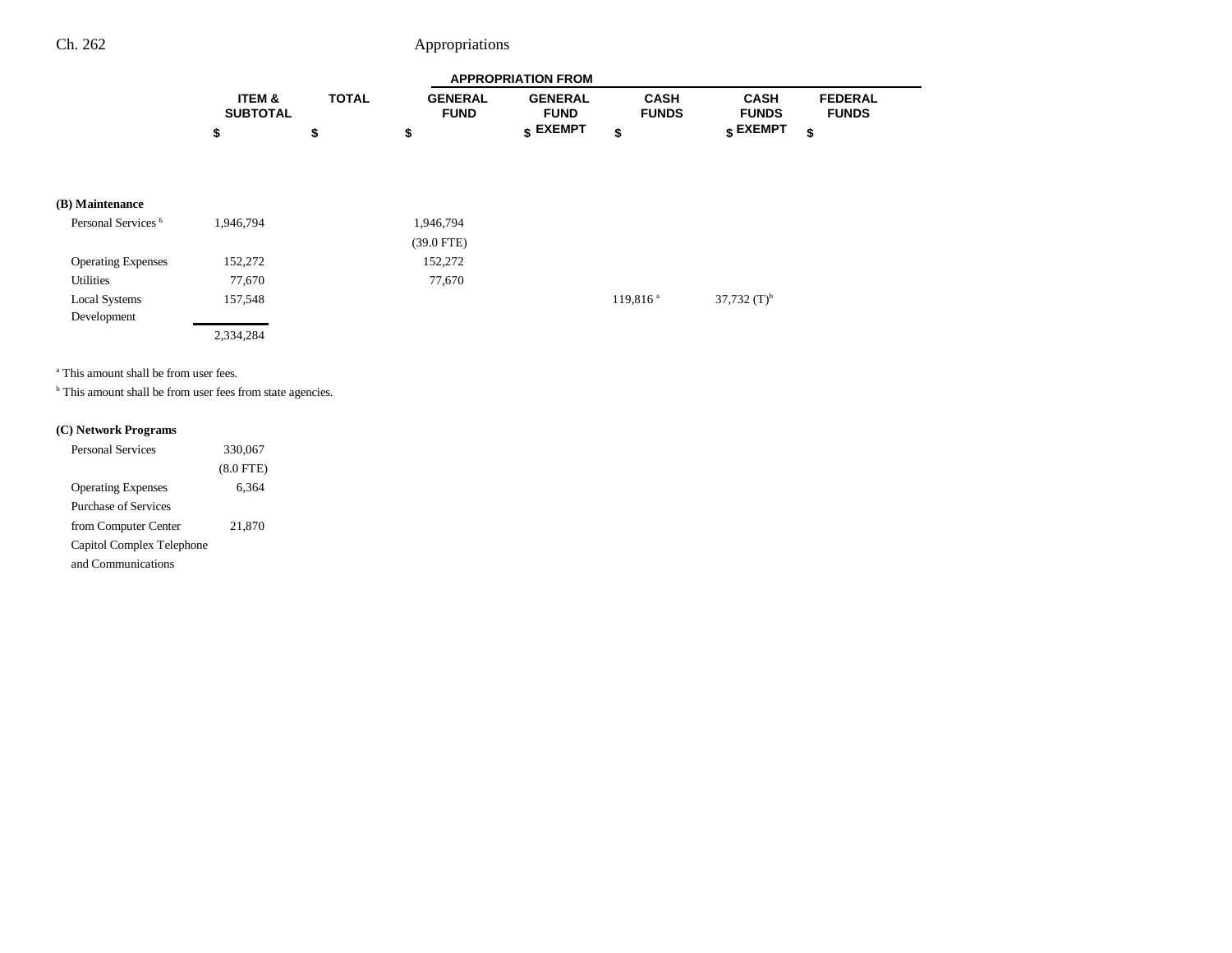| Equipment                       | 1,641,437      |                       |                              |
|---------------------------------|----------------|-----------------------|------------------------------|
|                                 | 1,786,476      |                       |                              |
| Long Distance                   | 3,700,703      |                       |                              |
| Telephone                       |                |                       |                              |
|                                 | 4,330,030      |                       |                              |
| Digital Data Network            | 124,608        |                       |                              |
|                                 | $(2.0$ FTE $)$ |                       |                              |
| <b>Indirect Cost Assessment</b> | 49,348         |                       |                              |
|                                 | 5,874,397      | $38,327$ <sup>a</sup> | $5,836,070$ (T) <sup>b</sup> |
|                                 | 6,648,763      |                       | $6,610,436$ (T) <sup>b</sup> |
|                                 |                |                       |                              |

a This amount shall be from user fees.

<sup>b</sup> This amount shall be from user fees from state agencies.

## 8,746,087

9,520,453

### **(11) DIVISION OF ADMINISTRATIVE HEARINGS**

| <b>Personal Services</b>  | 1,918,162    |
|---------------------------|--------------|
|                           | $(37.0$ FTE) |
| <b>Operating Expenses</b> | 99,536       |
|                           | 111,860      |
| Indirect Cost Assessment  | 92,639       |
|                           |              |
|                           |              |

Ch. 262 Appropriations

2,110,337 (T)<sup>a</sup> 2,122,661 2,122,661 (T)<sup>a</sup>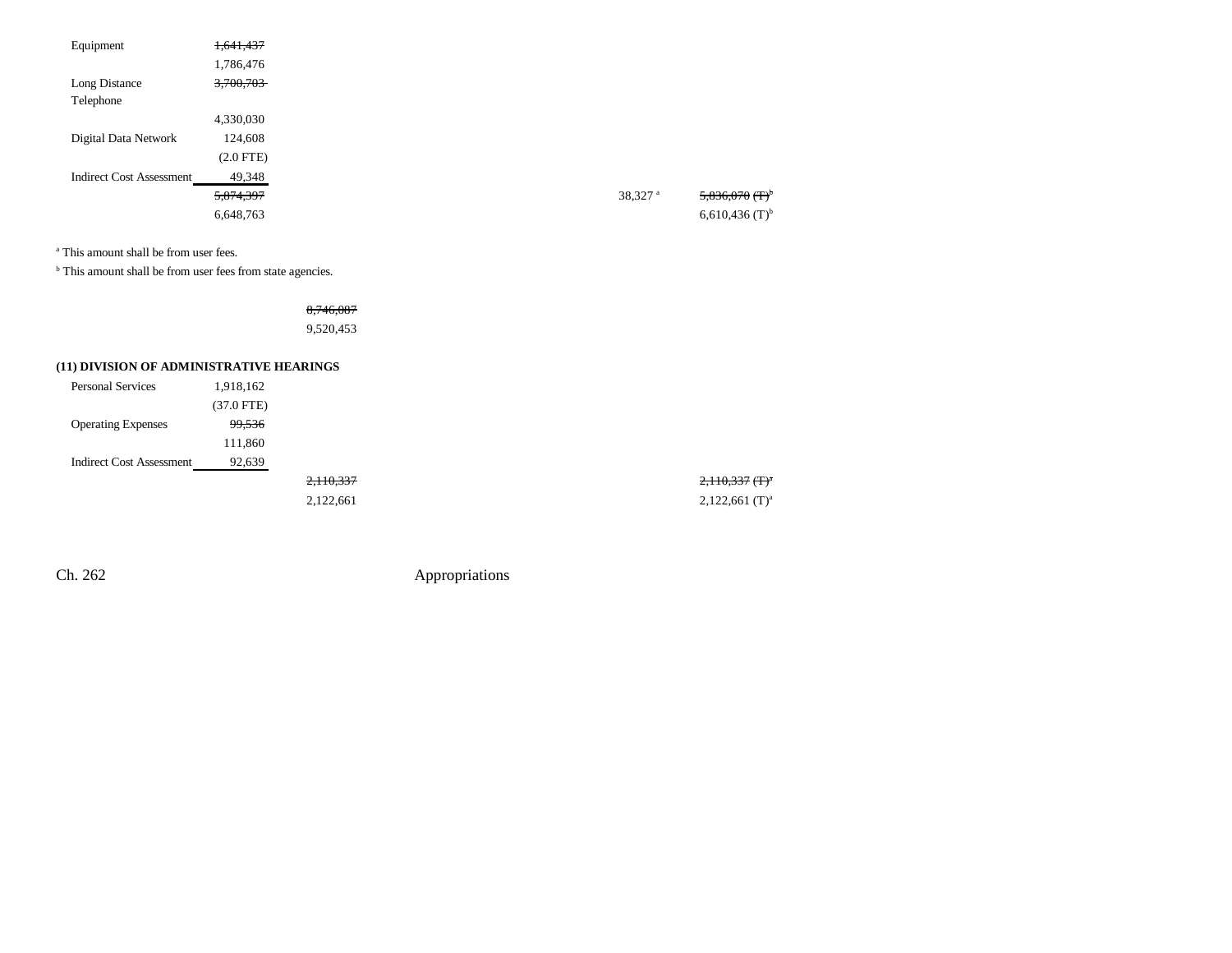|                   |              |                | <b>APPROPRIATION FROM</b> |              |              |                |  |
|-------------------|--------------|----------------|---------------------------|--------------|--------------|----------------|--|
| <b>ITEM &amp;</b> | <b>TOTAL</b> | <b>GENERAL</b> | <b>GENERAL</b>            | CASH         | CASH         | <b>FEDERAL</b> |  |
| <b>SUBTOTAL</b>   |              | <b>FUND</b>    | <b>FUND</b>               | <b>FUNDS</b> | <b>FUNDS</b> | <b>FUNDS</b>   |  |
|                   |              |                | c EXEMPT                  |              | e EXEMPT ہ   | œ              |  |

<sup>a</sup> This amount shall be from user fees from state agencies.

### **(12) RISK MANAGEMENT DIVISION**

| Liability and Property          |            |            |  |                   |                               |
|---------------------------------|------------|------------|--|-------------------|-------------------------------|
| <b>Personal Services</b>        | 247,202    |            |  |                   | $247,202$ (T) <sup>a</sup>    |
|                                 |            |            |  |                   | $(4.0$ FTE)                   |
| Liability and Property          |            |            |  |                   |                               |
| <b>Operating Expenses</b>       | 17,234     |            |  |                   | $17,234$ (T) <sup>a</sup>     |
| <b>Audit Expenses</b>           | 35,000     |            |  |                   | $35,000$ (T) <sup>b</sup>     |
| Risk Management Fund            | 7,000,000  |            |  | $120.400^{\circ}$ | $6,879,600$ (T) <sup>d</sup>  |
| $\tau$                          |            |            |  |                   |                               |
| Property Fund                   | 2,300,000  |            |  | 28,750°           | $2,271,250$ (T) <sup>e</sup>  |
| Workers' Compensation           |            |            |  |                   |                               |
| Premiums                        | 26,844,923 |            |  |                   | $26,844,923$ (T) <sup>f</sup> |
|                                 |            |            |  |                   | $(7.0$ FTE)                   |
| <b>Indirect Cost Assessment</b> | 108,215    |            |  |                   | $108,215$ (T) <sup>b</sup>    |
|                                 |            | 36,552,574 |  |                   |                               |

a These amounts shall be from the Risk Management Fund and the Property Fund.

**b** These amounts shall be from the Risk Management Fund, the Property Fund, and the Workers' Compensation Insurance Account.

c These amounts shall be from the State Fair Authority.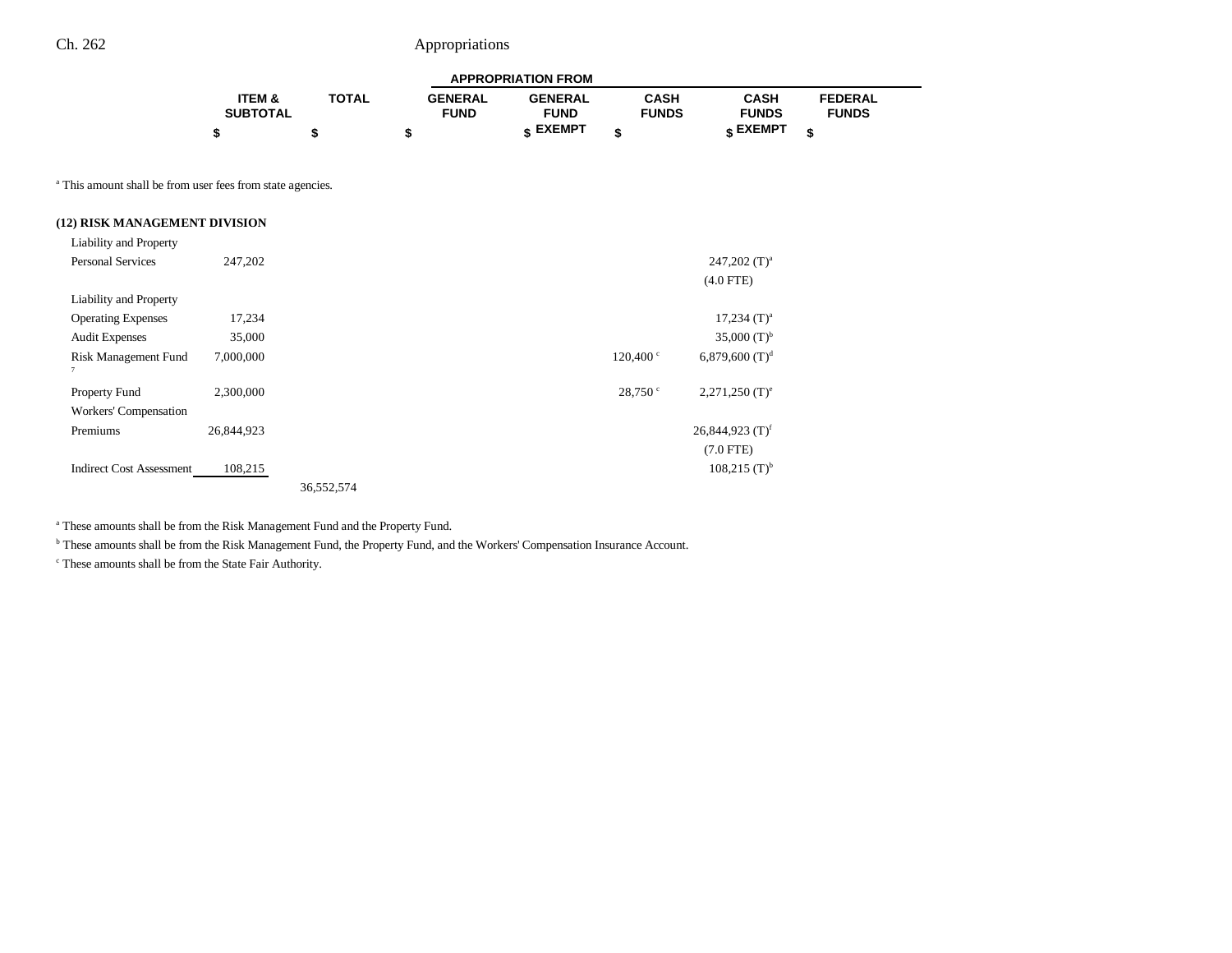d Of this amount, \$4,900 shall be from the Department of Education, \$952,700 shall be from the Department of Higher Education, \$2,219,700 shall be from the Department

of Transportation, \$10,250 shall be from Soil Conservation Districts, and \$3,692,050 shall be from state agency appropriations to the Risk Management Fund.

e Of this amount, \$15,410 shall be from the Department of Education, \$1,386,900 shall be from the Department of Higher Education, \$99,590 shall be from the Department

of Transportation, and \$769,350 shall be from state agency appropriations to the Property Fund.

f Of this amount, \$392,478 shall be from the Department of Education, \$7,121,155 shall be from the Department of Higher Education, \$3,961,946 shall be from the Department of Transportation, and \$15,369,344 shall be from state agency appropriations for workers' compensation premiums.

#### **TOTALS PART I**

| (ADMINISTRATION) <sup>8</sup> | 107.217.112<br>107.247.413 | 9.405.162 | 2,415,383 | 05. 106. 060. a<br>73.420.808 |  |
|-------------------------------|----------------------------|-----------|-----------|-------------------------------|--|
|                               | 108.223.050                | 9.516.825 |           | 96.290.842 <sup>a</sup>       |  |

<sup>a</sup> Of this amount,  $\frac{$95,269,368}{96,133,342}$  contains a (T) notation.

**FOOTNOTES** -- The following statements are referenced to the numbered footnotes throughout section 2.

- 1(Governor lined through this provision. See L. 94, p. 2970.)
- 2(Governor lined through this provision. See L. 94, p. 2970.)
- 3 Department of Administration, Colorado Financial Reporting System, Reinvestment Reserve -- It is the intent of the General Assembly that a reinvestment reserve be established to support the objectives outlined in the COFRS project performance plan. The reinvestment reserve shall be funded from a roll-forward of 65% of the total funds available to the Colorado Financial Reporting System at the close of FY 1993-94, and may be used for any purpose other than funding additional FTE. The General Assembly requests that the Colorado Financial Reporting System submit a report on planned expenditures to the Joint Budget Committee prior to the expenditure of funds from the reserve.

4 Department of Administration, Capitol Complex, Housekeeping, Grounds, and Physical Plant, Operating Expenses -- It is